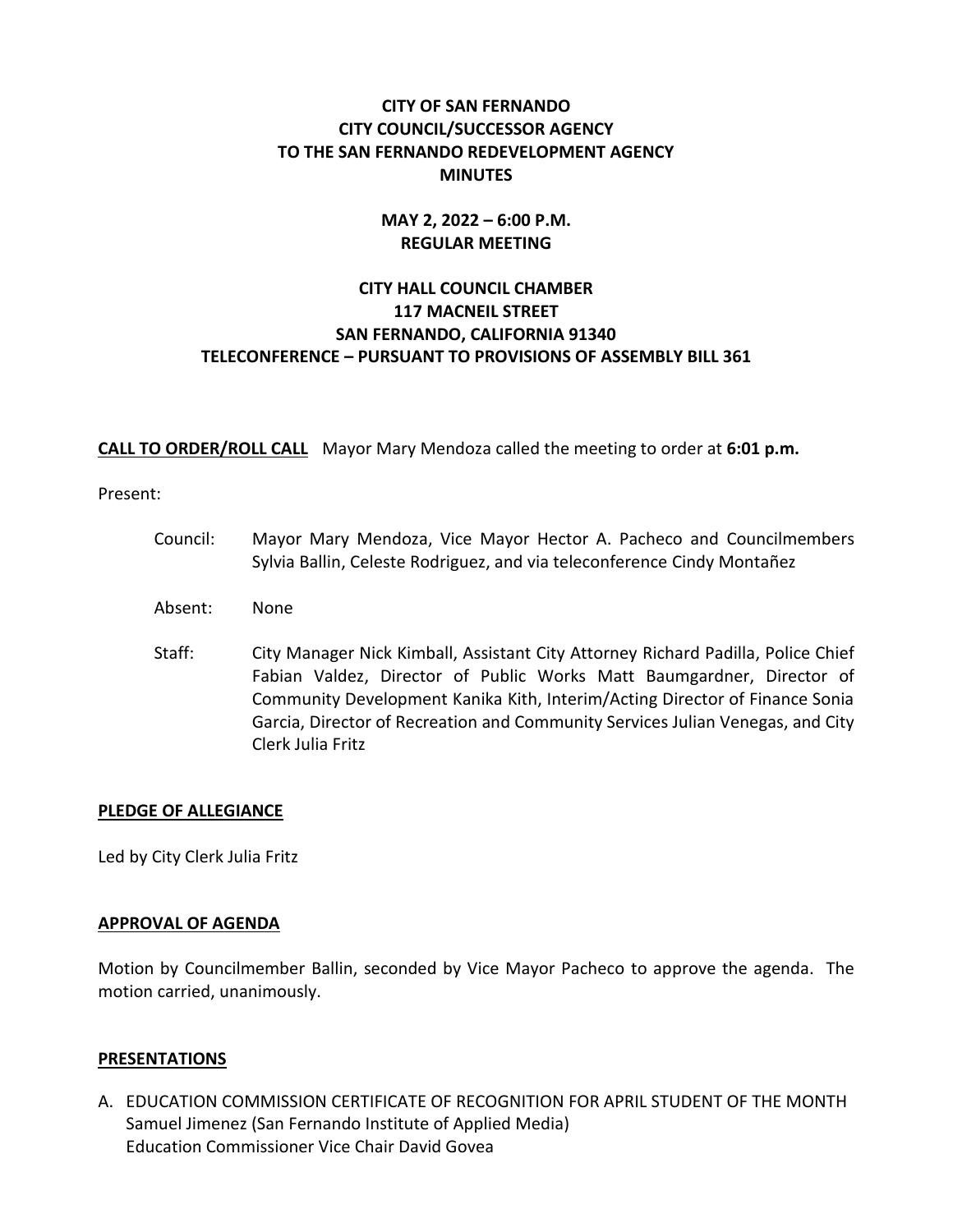- B. PRESENTATION OF A CERTIFICATE OF RECOGNITION TO ERNESTO ALVARADO FOR VOLUNTEER SERVICE TO THE LAS PALMAS SENIOR CLUB
- C. PRESENTATION OF A PROCLAMATION DECLARING THE MONTH OF MAY 2022, AS OLDER AMERICANS MONTH
- D. PRESENTATION OF A PROCLAMATION DECLARING THE MONTH OF MAY 2022 AS BIKE MONTH
- E. PRESENTATION OF A PROCLAMATION DECLARING THE WEEK OF MAY 1 THROUGH MAY 7, 2022, AS PROFESSIONAL MUNICIPAL CLERKS WEEK

#### **PUBLIC STATEMENTS** - None

#### **CONSENT CALENDAR**

Councilmember Rodriguez requested to pull Consent Calendar Item Nos. 4 and 6 for discussion following the Public Hearing.

Motion by Councilmember Rodriguez, seconded by Councilmember Ballin, to approve Item Nos. 1, 2, 3 5 and 7 as presented:

- 1) CONSIDERATION TO APPROVE CITY COUNCIL AND REDEVELOPMENT AGENCY MEETING MINUTES FOR:
	-
	- a. April 7, 2008 Special Meeting c. January 18, 2022 Regular Meeting
	- b. April 7, 2008 Redevelopment Agency d. April 18, 2022 Regular Meeting Regular Meeting
		-
- 2) CONSIDERATION TO ADOPT A RESOLUTION APPROVING THE WARRANT REGISTER
- 3) CONSIDERATION TO ADOPT A RESOLUTION AUTHORIZING THE DIRECTOR OF FINANCE/CITY TREASURER AND SENIOR ACCOUNTANT TO INVEST SURPLUS FUNDS
- 5) CONSIDERATION TO ADOPT A RESOLUTION RE-AUTHORIZING REMOTE TELECONFERENCE MEETINGS FOR THE PERIOD OF MAY 14, 2022 TO JUNE 13, 2022, OF THE CITY OF SAN FERNANDO'S LEGISLATIVE BODIES IN COMPLIANCE WITH GOVERNMENT CODE SECTION 54953(E) AND OTHER APPLICABLE PROVISIONS OF ASSEMBLY BILL 361
- 7) CONSIDERATION TO AUTHORIZE A PURCHASE ORDER WITH GENERAL PUMP COMPANY, INC. FOR THE PURCHASE AND INSTALLATION OF NEW PUMP AND MOTOR ASSEMBLY LOCATED AT THE CITY'S GROUNDWATER WELL NO. 3

The motion carried, unanimously.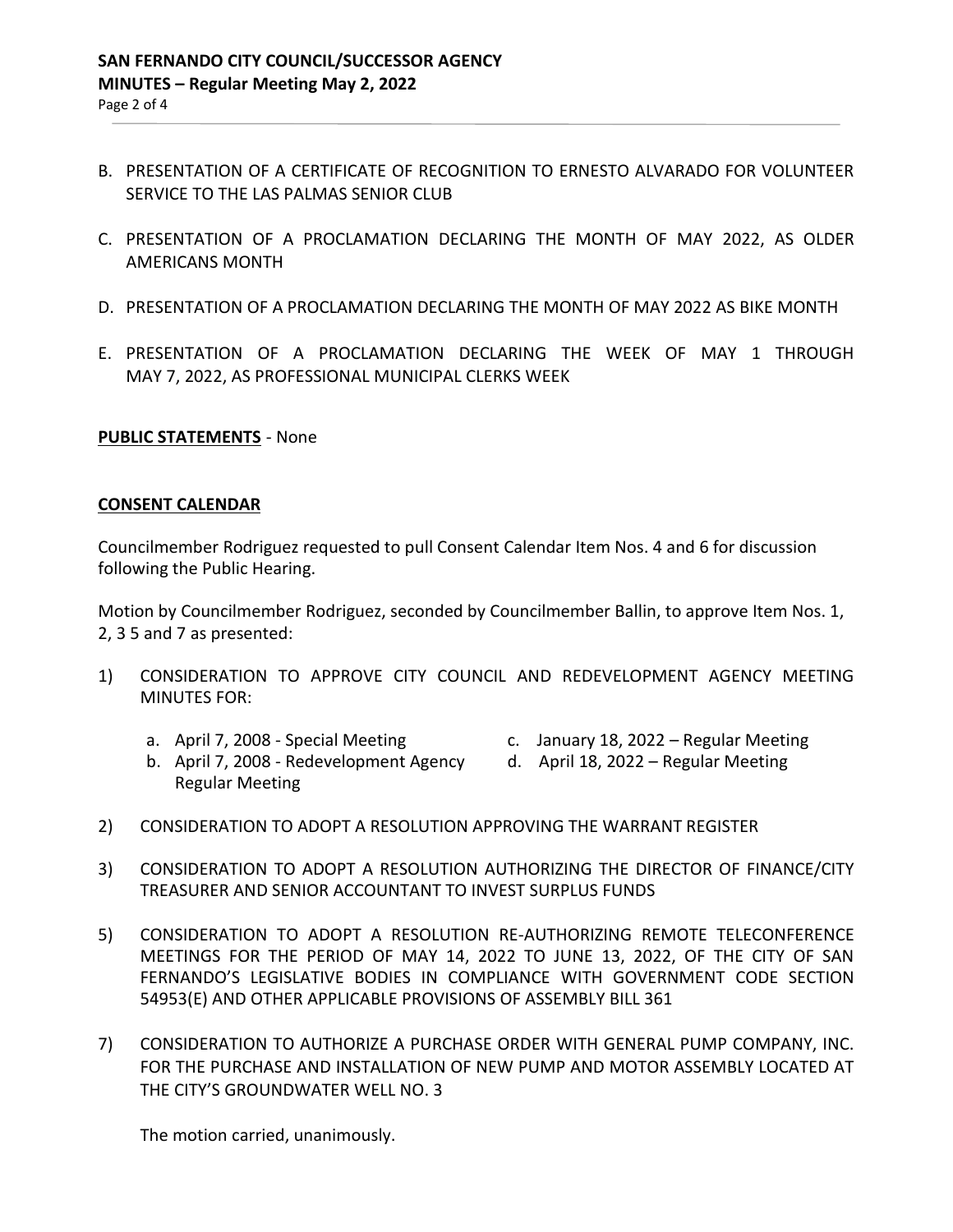#### Item Considered Out of Order

11) CONSIDERATION TO APPOINT A PARKS, WELLNESS AND RECREATION COMMISSIONER

Motion by Vice Mayor Pacheco, seconded by Councilmember Ballin to approve the appointment of Natasha Sanchez-Brooks as his representative to serve as a Commissioner on the Parks, Wellness and Recreation Commission. The motion carried, unanimously.

#### **PUBLIC HEARING**

8) A CONTINUED PUBLIC HEARING TO CONSIDER ADOPTING AN ORDINANCE ADDING CHAPTER 24 TO THE SAN FERNANDO MUNICIPAL CODE TO PROHIBIT SMOKING IN MULTI-UNIT HOUSING

Mayor Mendoza opened the public hearing.

Director of Community Development Kanika Kith presented the staff report and responded to City Councilmember inquiries.

Mayor Mendoza called for public testimony.

- 1. Aurora Hernandez, spoke in support of the ordinance.
- 2. Silverio Pelayo, spoke in support of the ordinance.
- 3. Ruben Rodriguez, spoke in support of the ordinance.
- 4. Jesus Lugo, was called to speak and passed on providing comment.
- 5. Sandy Logan, spoke in support of the ordinance.
- 6. Jose Hernandez, spoke in support of the ordinance.
- 7. Nicole Kristal, submitted a written comment in support of the ordinance.
- 8. Kevin Al Perez, submitted a written comment in support of the ordinance.
- 9. Everto "Veto" Ruiz, submitted a written comment in support of the ordinance.

Mayor Mendoza closed the public hearing. Motion by Councilmember Ballin, seconded by Vice Mayor Pacheco to close the public hearing. The motion carried, unanimously.

Members of the City Council discussed potential penalties, fines and violation enforcement activities, public outreach, property owner rights, and proposed edits to certain sections of the proposed ordinance.

The City Council recessed the meeting at 8:20 p.m.; however due to an emergency evacuation at City Hall, the meeting was adjourned at 8:23 p.m.

The Public Hearing and the following Agenda Item Nos. would be continued to the regular meeting of May 16, 2022: